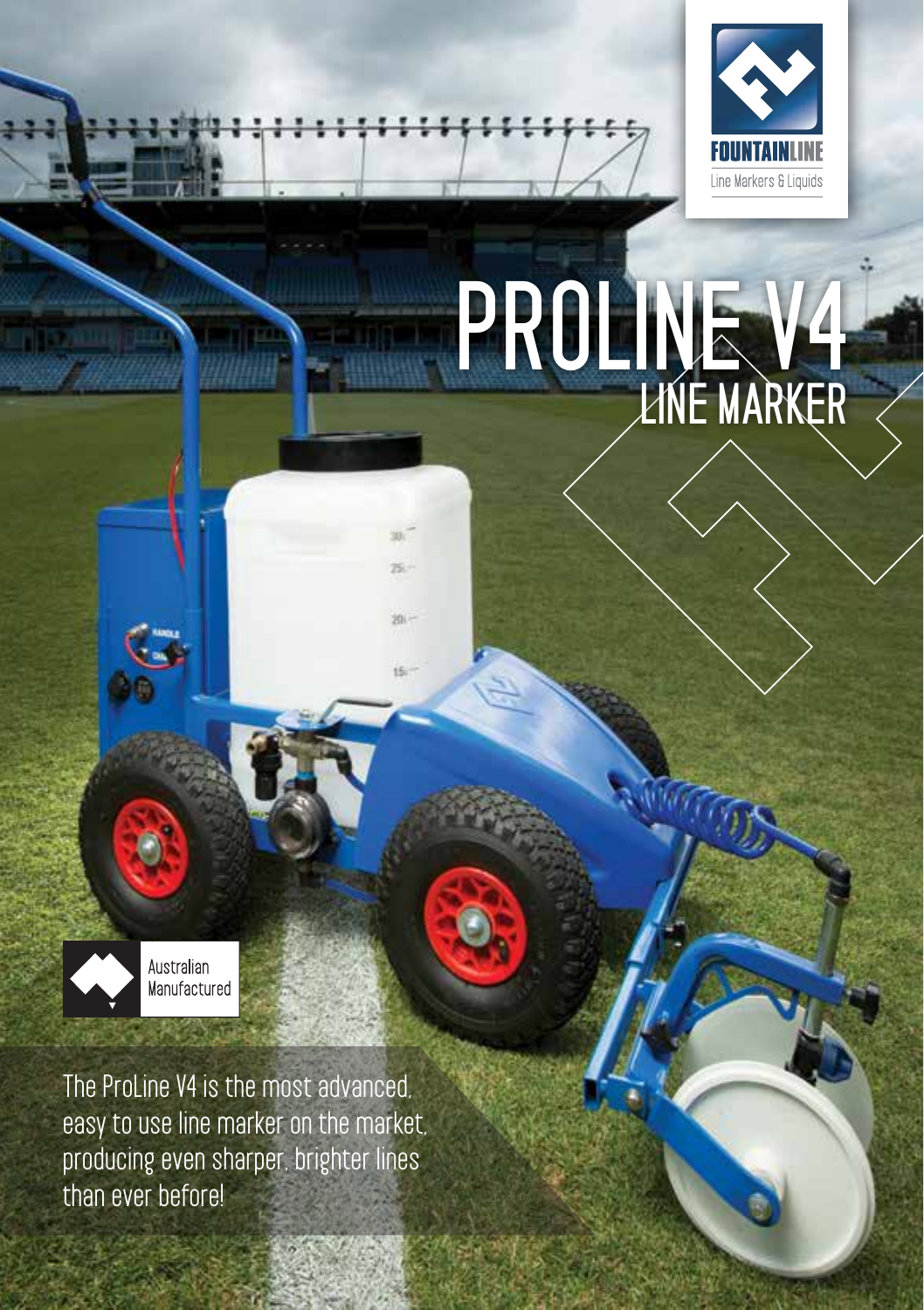### **Congratulations!**

**FountainLine would like to congratulate you on your decision to purchase Australia's most recognised and trusted brand of sports field line marker. We trust that you will be completely satisfied with your new ProLine V4 and its advanced design features, making it the most versatile, reliable and easiest line marker you will ever use!**

### **Unpacking and Setting Up**

- **1. Loosen off handle locking screws and slide handle into vertical handle support tubes, set to desired height and lock screws into position.**
- **2. Remove from tank the marking disc assembly and slide into position on the front of the marker, locking the screw in the desired position.**
- **3. Using the allen key provided with the marker, set the marking discs to the appropriate width and lock screws with key.**
- **4. Fit the nozzle assembly onto the spigot on the marking disc frame and lock screw. Set nozzle to correct height to achieve the desired line width.**
- **5. Lift the front cover and pass the spiral hose through the hole. Insert the end of the hose into the elbow located at the top of the nozzle assembly.**
- **6. Ensure the battery is completely charged by plugging in the charger located in the battery compartment.**

### **Directions For Use**

- **1. Check the FastClean™ valve is turned to 'Spray'.**
- **2. Lift out the tank filter and pour in the required amount of water followed by the required amount of paint. Stir thoroughly ensuring all paint and water is mixed. Ensure a minimum of 15 litres is mixed**

**for first use as this is required for initial priming of the pump.**

- **3. Place tank filter back into container and secure the lid.**
- **4. Switch the line marker on for approximately 45 seconds to allow the paint solution to pump through the entire delivery system (for first use and after dry running).**
- **5. After line marking is completed, clean the delivery system by plugging a standard garden hose into the quick connect fitting of the FastClean™ system and turn handle on the FastClean™ valve to 'Flush'.**
- **6. Turn on hose and switch on the pump until clean water is spraying out of the nozzle (approx. 1-2 minutes).**
- **7. Turn off the pump and disconnect garden hose. Pack away for next use.**

IMPORTANT NOTE: Please ensure the FastClean™ lever is left on 'Flush' after cleaning to avoid paint entering the discharge system, causing possible damage to the pump.

### **Recommendations**

- **1. The battery is a deep cycle battery and needs to be charging at all times when not in use.**
- **2. Clean paint tank out if line marking not required for more than 1 week.**
- **3. Use genuine FountainLine marking liquids this will prolong the life of the line marker and maintain your 10 year warranty.**
- **4. Always use FountainLine spare parts to maintain warranty.**
- **5. Remove FastClean™ filter and rinse with hot water monthly.**
- **6. Clean the nozzle with a soft bristle tooth brush when required. DO NOT use metal or sharp objects.**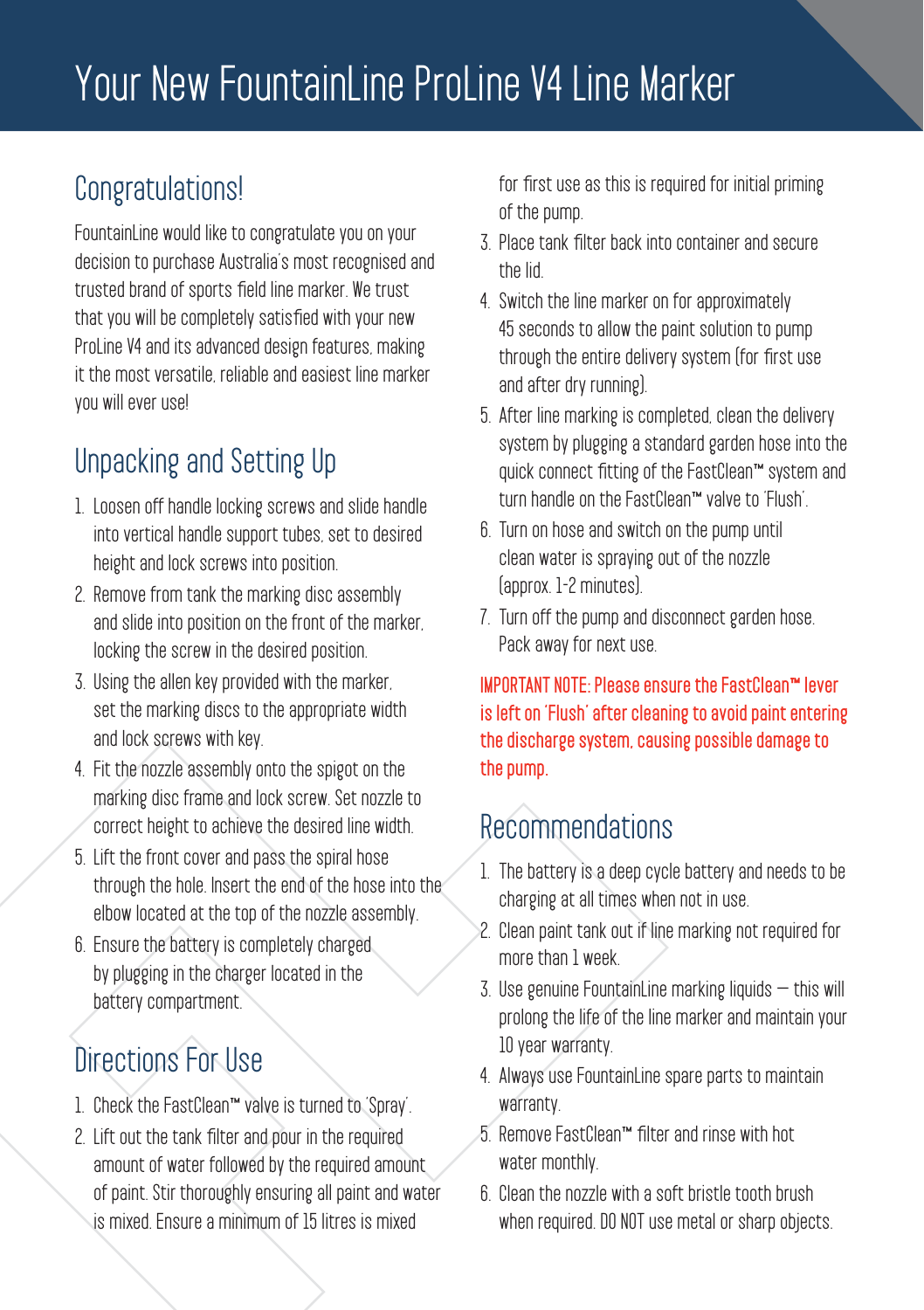### **Troubleshooting and Maintenance Guide**

| PROBLEM                                                                  | CAUSE                                                           | <b>SOLUTION</b>                                                                  |  |
|--------------------------------------------------------------------------|-----------------------------------------------------------------|----------------------------------------------------------------------------------|--|
| ProLine V4 line marker is<br>not switching on                            | Flat battery                                                    | Charge battery and check lights appear<br>on the charger                         |  |
|                                                                          | <b>Blown fuse</b>                                               | Replace fuse                                                                     |  |
|                                                                          | Damaged 'On/Off' switch                                         | Replace switch                                                                   |  |
|                                                                          | Loose wiring terminals at pump, switch<br>or inside battery box | Check and secure loose terminals                                                 |  |
|                                                                          | Worn pump                                                       | Replace pump unit                                                                |  |
| The line width is not<br>achievable                                      | Battery charge low                                              | Charge battery                                                                   |  |
|                                                                          | Nozzle tip worn or damaged                                      | Replace nozzle tip                                                               |  |
|                                                                          | Liquid dilution too thick $-$ incorrect<br>paint                | Ensure dilution at recommended rates.<br>Use FountainLine paint.                 |  |
|                                                                          | Blocked delivery line system                                    | Ensure cleaned and flushed correctly                                             |  |
|                                                                          | Low pressure                                                    | Replace check valve in pump                                                      |  |
|                                                                          | Low pressure using Athletic Boom                                | Ensure Hi-Flo pump is installed                                                  |  |
| ProLine V4 line marker<br>turns on but there is no or<br>low liquid flow | FastClean™ valve set to 'Flush'                                 | Set FastClean™ valve to 'Spray'                                                  |  |
|                                                                          | Low battery charge                                              | Recharge battery                                                                 |  |
|                                                                          | <b>Blocked nozzle</b>                                           | Clean nozzle with soft brush and water                                           |  |
|                                                                          | Liquid in tank too low                                          | Refill tank with diluted liquid                                                  |  |
|                                                                          | FastClean™ Filter located on side of<br>machine blocked         | Ensure filter is clean                                                           |  |
|                                                                          | Air in system                                                   | Loosen diaphragm cap and allow air to<br>bleed out (be careful not to lose seal) |  |
|                                                                          | Blockage in line                                                | Remove the nozzle, connect to hose.<br>set to 'Flush' and turn on                |  |

### **Key Spare Parts**

| <b>PART NAME</b> | Check Valve | FastClean™ Filter | Pump    | DuraFlow Nozzle | Switch  |
|------------------|-------------|-------------------|---------|-----------------|---------|
| ORDER CODE       | LLM4-301    | LLM4-16           | LLM4-30 | LLM4-244        | LLM4-41 |